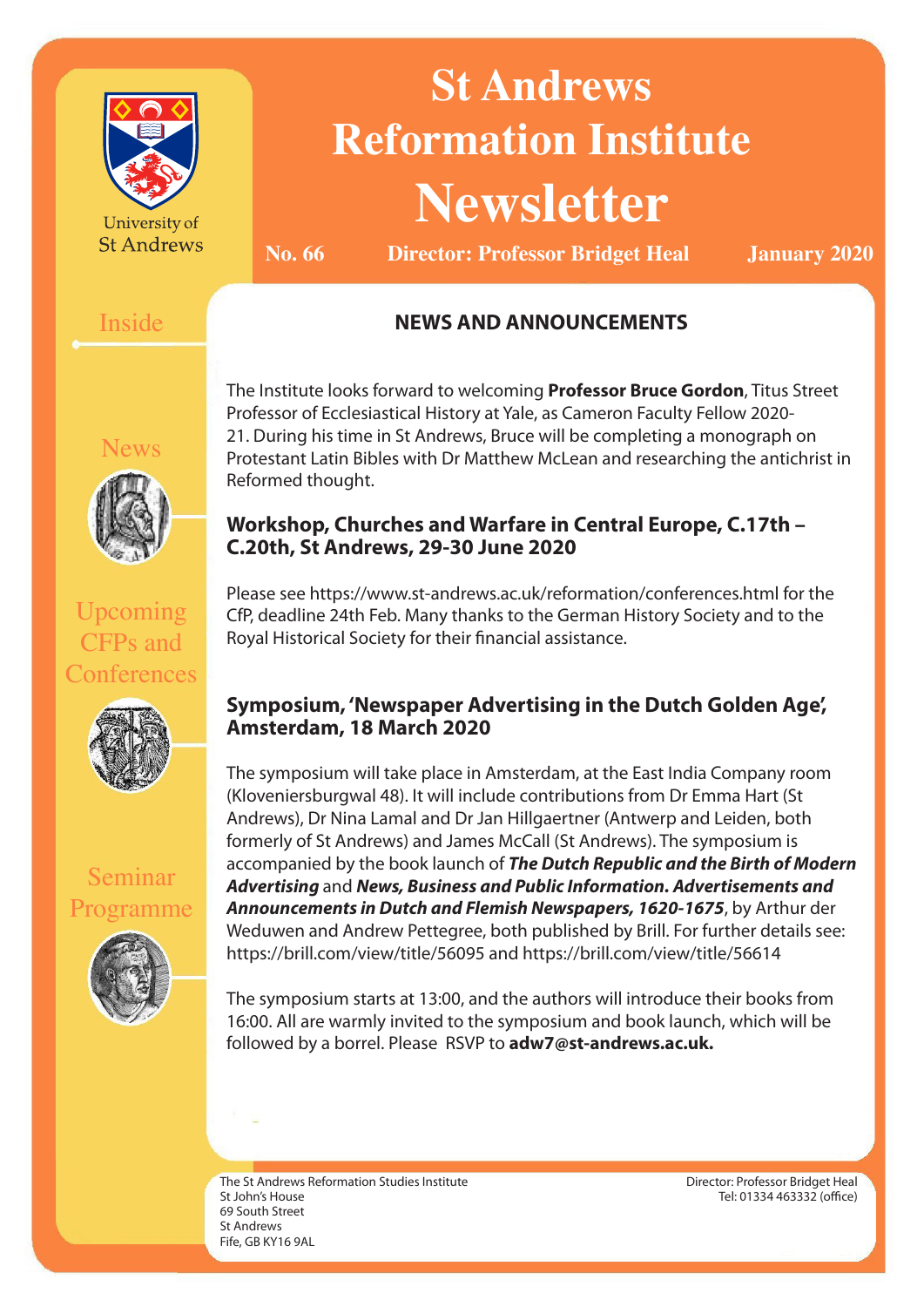## **Conference Calendar**

#### **March 2020**

**20-21**

'Courage, Language, Discretion and Learning': Lancelot Andrewes and Early Modern Religious Culture'

University of York

https://lancelotandrewes. wordpress.com/

#### **31 March - 2nd April**

'Reformation, Migration and Exile'

Westminster College, **Cambridge** 

https://www. reformationstudies.org/

#### **April 2020**

**2-4**

Renaissance Society of America

https://www.rsa.org/ page/2020Philadelphia

#### **Congratulations to…**

**Forrest Strickland** on the completion of his PhD, The Devotion of Collecting: Minsters and the Culture of Print in the Seventeenth-Century Dutch Republic.

#### **Institute Members' News**

**Bridget Heal** spoke on aspects of her research on religious life during the Thirty Years War at Erlangen and Tübingen and gave a public lecture, '*Seeing the Body of Christ: Art and the Eucharist in the German Reformation'*, as part of a symposium at the Wallace Collection, organized by Art + Christianity https://www. artandchristianity.org/

**Jaap Jacobs** gave a public lecture: '*The Lawyer and the Fox: A Tale of Tricks and Treachery in New Amsterdam*', New Amsterdam History Center, Warwick Hotel, NYC, 3 October 2019. He also presented a paper at the Annual Conference of the New Netherland Institute, Marist College, Poughkeepsie, NY. He was awarded the 2019 Clague and Carol Van Slyke Article Prize by the New Netherland Institute for "'Act with the Cunning of a Fox': The Political Dimensions of the Struggle for Hegemony over New Netherland, 1647-1653", *Journal of Early American History*, 8 (2018), issue 2, 122-152.

**Saskia Limbach** (PhD 2017) has published a historical novel, *Die Herrin der Lettern*, based on the life of Magdalena Morhart, Germany's first successful female printer. Magdalena took over her husband's print shop in Tübingen in 1554 and turned it into a thriving business. Saskia's novel, written under the pseudonym Sophia Langner, can be found here https://sophia-langner.de/ and her research on Magdalena was published in the *Gutenberg Jahrbuch* 2019. We wish Saskia every success!

**Emily Michelson** spoke on aspects of her research on religious minorities in early modern Rome at the Durham History of Christianity seminar and at the Cambridge Early Modern Seminar, and co-organized with Mary Laven a workshop on religious and ethnic minorities in Italy.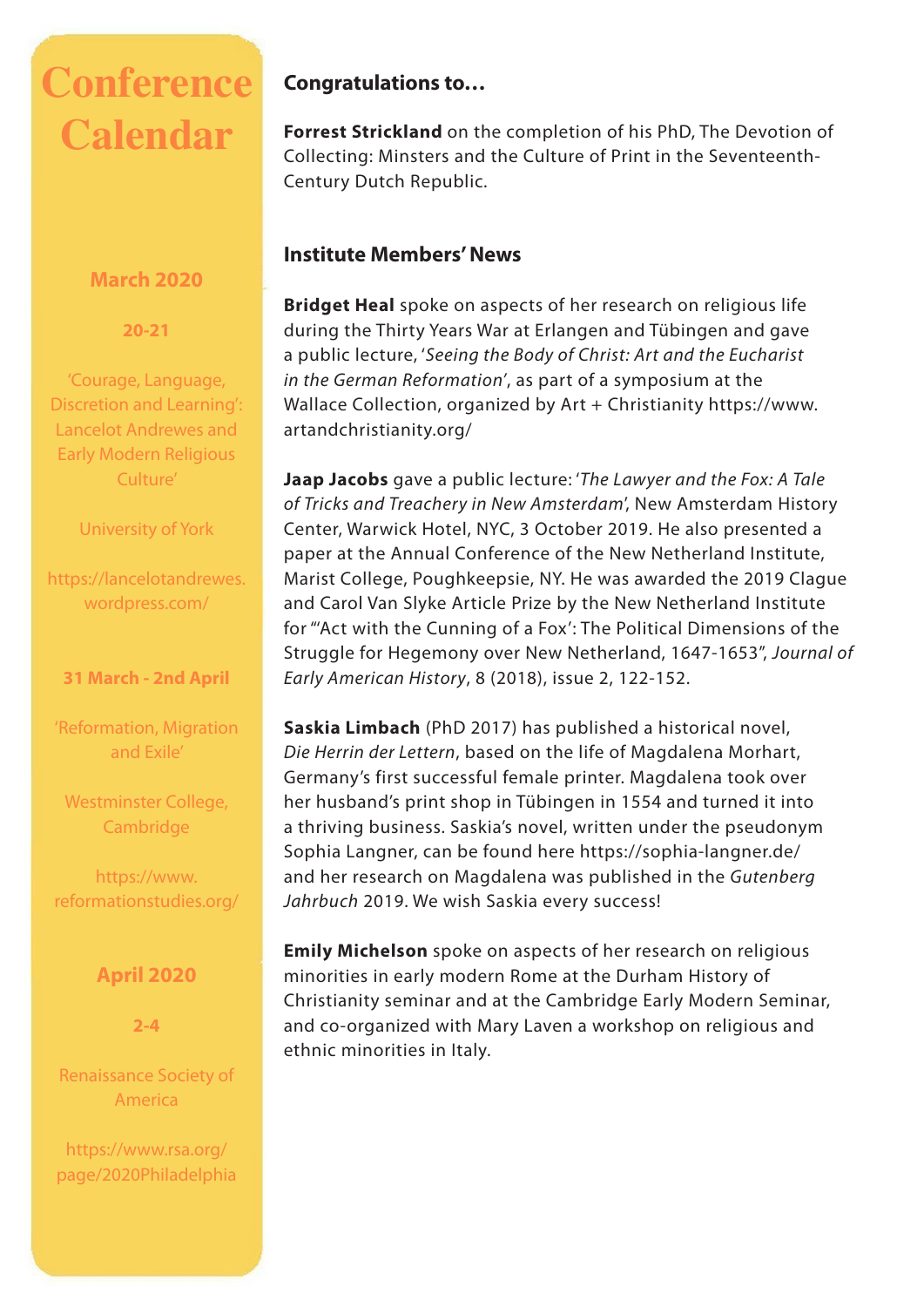Current and past members of the Institute spoke at the RSA 2019: **Nora Epstein**, 'The Material Gaze: Visual Marginalia and the Reception of Early Modern British Devotional Woodcuts'; **Chelsea Reutcke**, '"The Great Sacrifice": Catholic Print Networks in Late Restoration London'; **Jessica Dalton**, '"Tanto di Capuccini come di Giesuiti": Confession, Privileges, and Absolution of Heretics in Sixteenth-Century Savoy-Piedmont'; **Shanti Graheli**: 'Italy-France-Scotland: A Privileged Route for Renaissance Books'; **Jessica Farrell-Jobs**t: 'Development and Display of Agency: Women Printers and Publishers in the city of Nürnberg'; **Jamie Cumby**, 'Marginalia and Professionalization: Law Books as Tools in Early Modern Europe'; **Jan Hillgaertner**, 'Communicating Policy: Agents and Diplomatic Networks in the Press of Seventeenth-Century Germany'.

#### **Announcements**

CfP, deadline 1 Feb, **Fifteenth Workshop on Early Modern German History**, 22 May, German Historical Institute London https://www.ghil.ac.uk/call\_for\_papers.html#1c1385

CfP, deadline 27 March, **Reformation Studies Colloquium**, 9-11 September, University of Birmingham https://royalhistsoc.org/ calendar/reformation-studies-colloquium-2020/

CfP, deadline 14 April, **German History Society Annual Conference**, 1-3 September, University of Roehampton http:// www.germanhistorysociety.org/conference/

**The Central Europe Yearbook**, an open-access journal dedicated to promoting the study of Central Europe amongst undergraduate students, may be of interest to readers: https://pubs.lib.umn.edu/ index.php/cey/policies

#### **Applications are invited…**

For the following School of History **M.Litt Programmes:** M.Litt in Early Modern History; M.Litt in Reformation Studies; M.Litt in Book History.

For further information, see the School of History website: https:// www.st-andrews.ac.uk/history/postgrad/postgrad.html

#### **May 2020**

**27-29**

Tenth Annual RefoRC conference

University of Aarhus

https://www.reforc.com/

#### **June 2020**

#### **19-21**

'Searching for Compromise? Interreligious dialogue, agreements, and tolerance in 16th-18th century Europe'

History Institute, University of Warsaw

irenicism.conference@ gmail.com